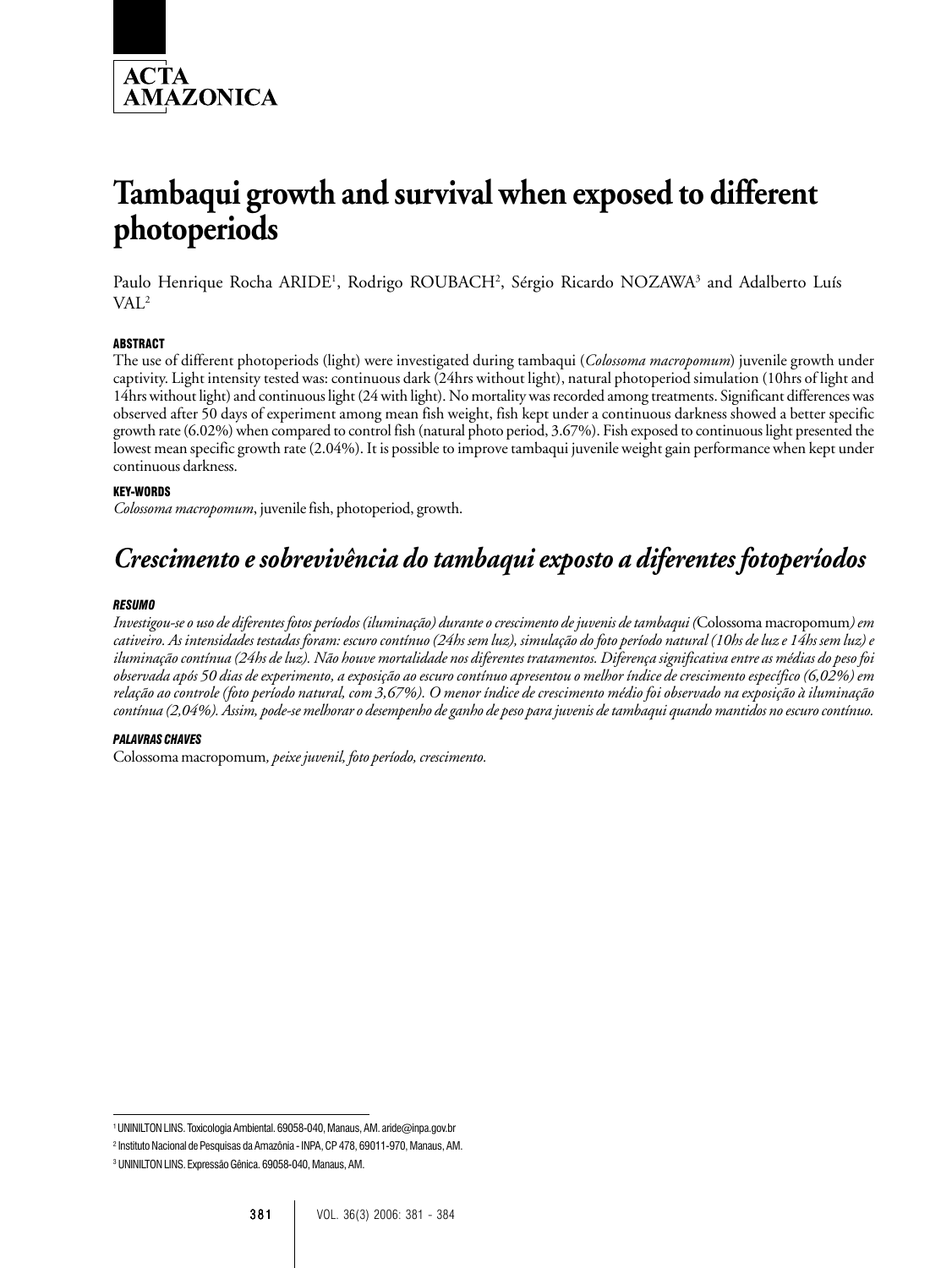The flood pulse is the main factor that influences the central Amazon areas characterized by a great variation in the water level and changes in ecological and physical-chemical parameters, such as pH, transparency, dissolved oxygen, photoperiod and ion levels (Aride *et al*. 2004). In the Amazon we can find extremely different conditions among its three main waters types: muddy waters (pH 6.2-7.2), black waters (pH 3.8-4.9) and clear waters (pH 4.5-7.8) according to Sioli (1984). Tambaqui, *Colossoma macropomum*, is widely distributed across South America (Araújo-Lima and Goulding, 1998). Its feeding habit during the juvenile phase, range from seeds and fruits consumption during the rainy season to zooplankton and wild rice during the dry season. The flooded forest is the major representative tambaqui habitat in the Amazon basin, and this species occur in all types of Amazon waters. Tambaqui is the main cultured specie in the Brazilian Amazon (Roubach *et al*. 2003), and also in other South American countries, as Ecuador, Panama, Peru, Venezuela, and Colombia (Chellapa *et al*. 1995).

**ACTA** 

**AMAZONICA** 

In the wild, tambaqui experiences different conditions in water transparency. Seasonally, during flood periods, tambaqui can be found in the flooded forest were the waters are obscure. During low water level periods, *Colossoma macropomum* can be found in more clear waters, like in the main river channels (Araújo-Lima & Goulding, 1998). Tambaqui is widely used in aquaculture systems where it is forced to comply with different water conditions through physiological and compartmental changes (Val & Honczaryk, 1995).

The manipulation of environmental factors such as temperature, salinity and photoperiod currently is used to modulate fish growth in culture (Jobling, 1994). Fish responses to changing photoperiod include changes feeding rhythms and growth (Thorpe, 1978). Photoperiod alterations are used to stimulate or delay gonodal maturation, and thus to change spawning period or somatic growth (Lam, 1983). Thus, the influence of photoperiod has been tested for improvement of growth tax in some species. The Atlantic salmon (*Salmo solar*) show an increased growth when exposed to extended day length, but another salmonid, the Artic charr (*Salvelinus alpinus*), may fed and grow well even in complete darkness (Jorgensen and Jobling, 1989). Silver catfish (*Rhamdia quelen)* achieved better growth when exposed to continuous darkness (Piaia *et al*., 1999). For Atlantic halibut (*Hippoglossus hippoglossus* L.), Simensen *et al*. (2000) suggested that in the first 21 experimental days, the animals used it as an adaptation period for the photoperiod change. After that, fish exposed to continuous light had a significantly higher specific growth rate (1.05%/day-1) than those in the group exposed to 8h with light and 16h with darkness (0.98%/day) (Simensen *et al*., 2000). The effect of photoperiod on the fish growth is probably related to the feeding and social habitats.

African catfish larvae (Britz & Pienaar, 1992) and channel catfish (*Ictalurus punctatus*) showed better growth rates when exposed to continuous darkness. The Atlantic salmon (*Salmo solar*) show increased growth when exposed to extended day length (Berg *et al.*, 1992). Fish with nocturnal feeding habit, like catfishes, or those species that are aggressive, may increase food intake when held in darkness, whereas those with a diurnal habit may grow better on extended photoperiods. The work of Boef and Bail (1999) described that a fish behavior may also be modified by concomitant diurnal changes in other factors, such as temperature or oxygen availability and the mechanism of photoperiod in fish growth are not so clear. In this study, data are presented to show that tambaqui (*Colossoma macropomum*) juveniles exposed to continuous darkness grow better than those exposed to natural photoperiod and continuous light.

Tambaqui juvenile were distributed among six 500 l aquaria with 10 fish per aquarium (two replicates per treatment). Fish were exposed to continuous light, normal photoperiod (10h Light and 14h Darkness), and darkness (24h D) for 50 days. The aquaria water was maintained at  $25 \pm 1$ °C and continuously aerated by 40W air pumps which promoted water circulation through a plastic mesh and stones to reduce water turbidity  $(6.1\pm0.7 \text{ mg O}_2/l)$ . Water temperature and dissolved oxygen were measured using an YSI model 55 oxygen meter. The water pH was maintained among 5.8-6.2 were measured with pH meter VWR Scientific model 34100.

Fish were fed in excess once a day on ground commercial dry pellets (26% crude protein, digestible energy 2700 kcal/kg, and water content less than 13%, according to the manufacturer's). All faeces and pellet residues were removed daily by siphoning and water level was replaced. Every 10 days, after the start of experiment, all fish were measured and anesthetized with tricaine methano sulphonate (MS-222, 100 mg/l water) for individual weights measurement. Total anesthesia time was 6-8 minutes, and after that fish were then returned to their aquaria.

Fish growth performance among treatments were evaluated with the following parameters: specific growth rate (SRG) (Johnson and Dropkin, 1995), calculated as: SGR = (eg-1) X 100, where  $g = (\ln W2 - \ln W1) x (T2 - T1) - 1$ ; W2 and W1 are weights (g) on days t2 and t1, respectively (Houde and Schekter, 1981) and coefficient of variation (CV) of weight were then calculated (Jobling, 1994). Data are expressed as means ± SE and were analyzed by one-way ANOVA.

There was no mortality during the experiment with *Colossoma macropomum*. Final weight of the fish reared in continuous darkness was significantly higher than those exposed to continuous light after 50 days (Figure 1). The SGR of fish in the continuous light treatment was significantly lower than those on natural photoperiod and darkness (P<0.05) (Table 1). Other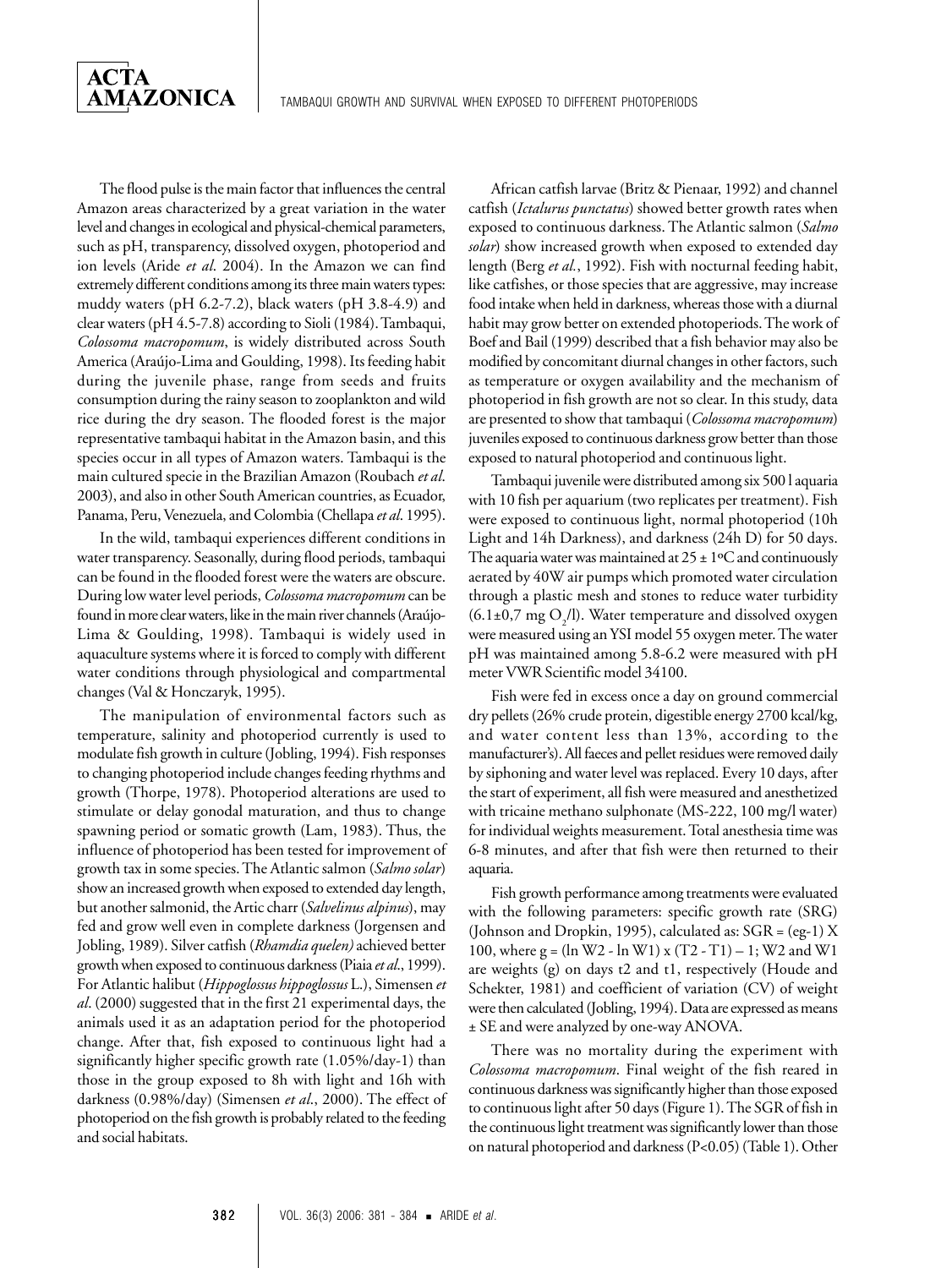AMAZONICA

| <b>Table 1 -</b> Juvenile tambagui (Colossoma macropomum) growth performance |
|------------------------------------------------------------------------------|
| submitted to different experimental photoperiod after 50 days. Continuous    |
| darkness $-$ D; normal photoperiod $-$ NP; and continuous light $-$ CL. G is |
| growth rate: CV is coefficient of variation for weight.                      |

|                      | D                                        | ΝP                             | CL                            |
|----------------------|------------------------------------------|--------------------------------|-------------------------------|
| Initial weight $(q)$ | $77.8 \pm 5.6$<br>$n = 30$               | $78.3 \pm 5.8$<br>$n = 30$     | $78.6 + 4.5$<br>$n = 30$      |
| Final weight (g)     | $119.5 \pm 7.8$ <sup>A</sup><br>$n = 30$ | $114.7 + 6.3^{AB}$<br>$n = 30$ | $104.1 \pm 5.3^B$<br>$n = 30$ |
| SGR (%)              | $6.02 + 0.61A$                           | $3.67 + 0.30B$                 | $2.04 + 0.21$ <sup>c</sup>    |
| CV(%)                | $17.1 \pm 0.10$                          | $15.3 + 0.15$                  | $11.1 \pm 0.10$               |



**Figure 1 -** Juvenile tambaqui (*Colossoma macropomum*) growth performance submitted to different photoperiod after 50 days. Continuous light (CL=24hrs light), normal photoperiod (NP=10/14 light/dark) and darkness (D=24hs dark). Values indicated are means (SE) of two replicates.

fish as Silver catfish, *Rhamdia quelen* (Piaia *et al*., 1999), Channel catfish, *Ictalurus punctatus* (Stickney and Andrews, 1971) and African catfish larvae (Britz and Pienaar, 1992) also showed best growth rates when exposed to continuous darkness. This data contrast with Atlantic halibut (*Hippoglossus hippoglossus* L.) where the best growth rate was achieved in continuous light (Simensen *et al*., 2000), but other salmonid, Artic charr (*Salvelinus alpinus*), may feed and growth well even in complete darkness (Jorgensen and Jobling, 1989), as tambaqui and catfishes. A Siluroidei species have a nocturnal feed habit and are described an aggressive (Boujard *et al*., 1991).

In wild areas, photoperiod is an important environmental signal in the control of a variety of seasonally changing processes, including growth rate (Gwinner, 1986), but this response is delayed, as observed for tambaqui until 20 days, suggesting that this specie needed some time to adapt to the change in photoperiod. This delayed is also observed for other fish species (Simensen *et al*., 2000).

Juveniles of tambaqui were restricted in flooded plains and moves seasonally between white (muddy) water and black water rivers of flooded jungle to feed during the rainy season. Thus, tambaqui try different types of water, with different luminous intensities for each type. The best performance of tambaqui in darkness can be explained due to the fish low activity during the experimental period. The continuous light can development a social stress, which result in decreased food intake (Volpato and Fernandes, 1994), and increase of aggression. The juveniles of tambaqui exposed to continuous light presented damaged fins (more than 70% of fish), possibly as a result of fight, different from the fish that were exposed to a darkness and normal photoperiod. The same was observed for Silver catfish (Piaia *et al*., 1997; Piaia *et al*., 1999). Although this, tambaqui is not usually described as an aggressive species in production systems (Aride *et al*., 2004). Tambaqui exposed to continuous darkness did not show any fin damage. According to Volpato and Fernandes (1994) social stress alone can cause a lower fish feeding activity response.

The high coefficient of variation (CV) observed in tambaqui exposed to the darkness treatment also indicates that the levels of social interaction might have been increase in this treatment. This can be related to a decrease in swimming activity in darkness, different which observed for other fish species like African catfish and Silver catfish (Britz and Pienaar, 1992; Piaia *et al*., 1999). Tambaqui is described as a pelagic species in wild areas (Araujo-Lima and Goulding, 1998), but in production systems not usually consider an aggressive species. The effects of photoperiod on growth of fishes probably relate to feed habits, not only with social habits or aggressive.

The best growth of tambaqui was achieved in continuous darkness although the specie has not a nocturnal feeding habit, like catfishes. Therefore, it is possible to improve tambaqui juvenile weight gain performance when kept under continuous darkness.

# **ACKNOWLEDGMENTS**

This research was supported by INPA and CNPq (PPI # 3510 and PNOPG #400030/99-3). All the fish was donated by Project Tambaqui (PPD 1139-99 - INPA).

# **LITERATURE CITED**

- Araujo-Lima,C.R.M.; Goulding, M. 1997. *So fruitful a fish: Ecology, conservation, and aquaculture of the Amazon's tambaqui*. Columbia University Press, New York, NY. USA. 157pp.
- Aride, P.H.R.; Roubach, R.; Val, A.L. 2004. Water pH in Central Amazon and its importance for tambaqui culture. *World Aquaculture Magazine,* U.S.A., v.35, (2): 24 – 28.
- Berg, A.; Hansen, T.; Stefansson, S. 1992. First feeding of Atlantic salmon (*Salmo solar* L.) under different photoperiods. *Journal of Applied Ichthyology,* 8, 251-256.